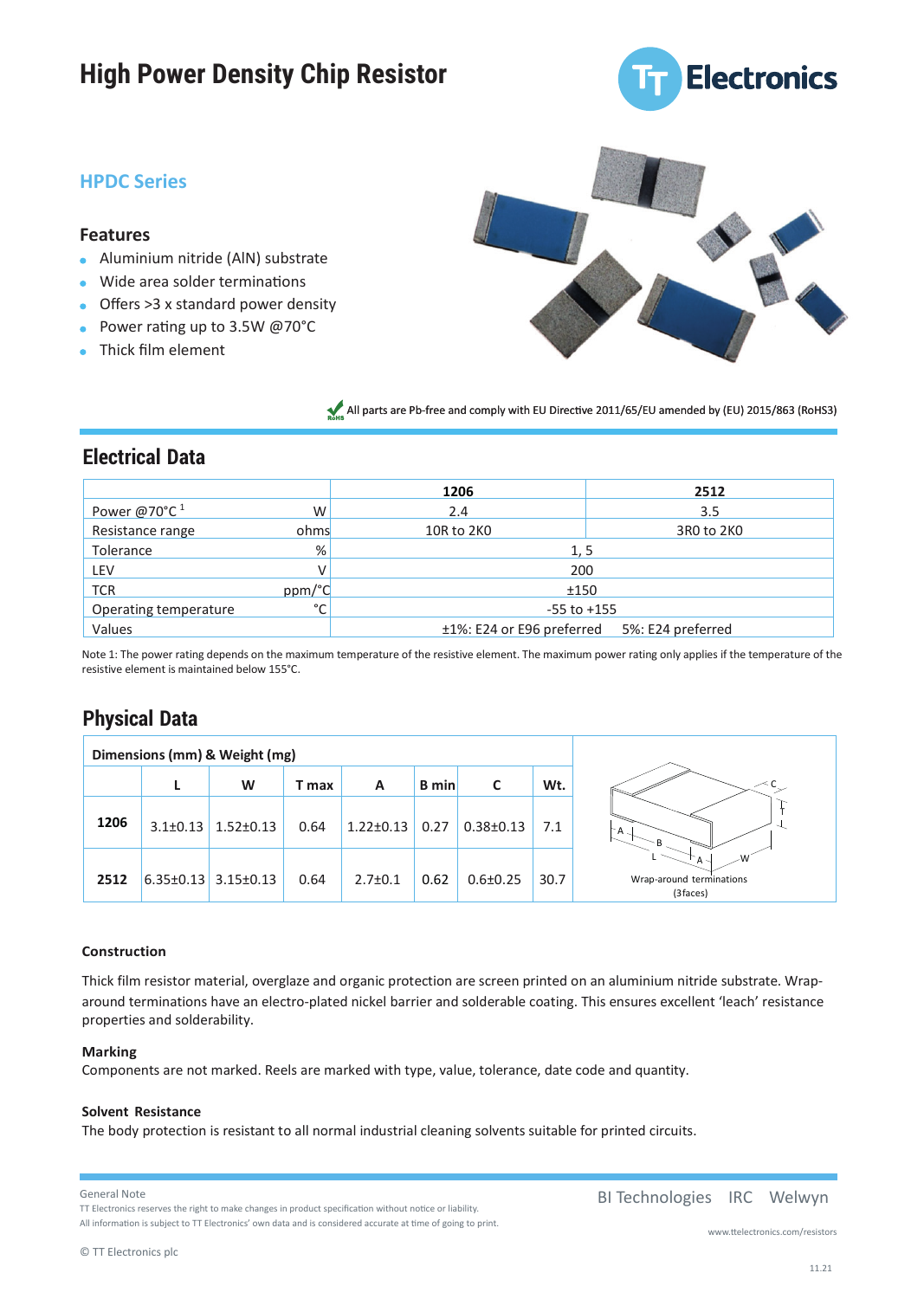

# **HPDC Series HPDC Series**

## **Performance Data**

|                                                                           |                  | <b>Maximum</b> | <b>Typical</b> |
|---------------------------------------------------------------------------|------------------|----------------|----------------|
| Load at rated power: 1000 hours at 70°C                                   | ±∆R%             | 0.5            | 0.2            |
| Overload: 1206: 4.7W for 5 seconds                                        | ±∆R%             | 0.5            | 0.1            |
| 2512: 7.7W for 5 seconds<br>Moisture resistance: 65°C, ≥80% RH, 240 hours | $\pm\Delta$ R%   | 0.5            | 0.15           |
| High temperature exposure: +150°C, 1000 hours                             | ±∆R%             | 0.5            | 0.1            |
| Solderability: 245±5°C for 3 seconds                                      | 95% min coverage |                |                |
| Resistance to solder heat                                                 | ±∆R%             | 0.5            | 0.2            |

## **Thermal Performance Data**



# **Recommended Solder Pads**

| <b>Dimensions (mm)</b> |      |      |      |        |
|------------------------|------|------|------|--------|
|                        | A    | B    |      | С      |
| 1206                   | 0.46 | 1.73 | 1.68 |        |
| 2512                   | 0.61 | 3.40 | 3.30 | в<br>А |

#### **Packaging**

HPDC1206 resistors are supplied in 8 mm wide paper carrier tape at 4mm pitch. HPDC2512 resistors are supplied in 12mm wide embossed plastic tape at 4mm pitch. Both sizes are on 7-inch reels at quantities shown in Ordering Procedure.

#### General Note

General Note<br>TT Electronics reserves the right to make changes in product specification without notice or liability. **BI Technologies IRC Welwyn** All information is subject to TT Electronics' own data and is considered accurate at time of going to print. All information is subject to TT Electronics' own data and is considered accurate at time of going to print.

#### BI Technologies IRC Welwyn